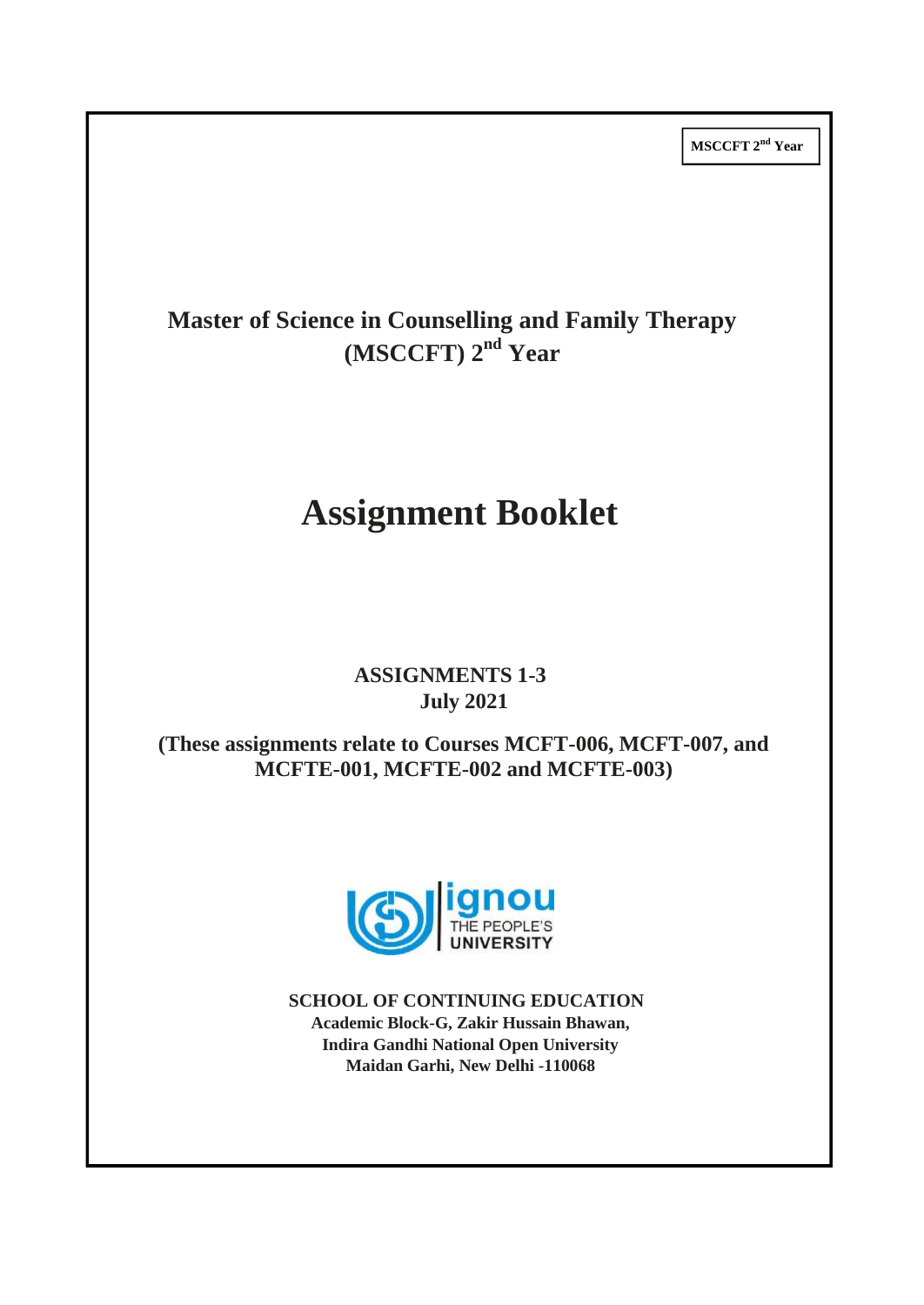### **Master of Science in Counselling and Family Therapy (MSCCFT) 2nd Year**

### **ASSIGNMENTS: 2021-22**

#### **Dear Learner,**

You have to do three assignments in all during the second year of MSCCFT. For each theory course, you will have to do one assignment. All the assignments are tutor marked (that is, evaluated by the Academic Counsellor) and each Tutor Marked Assignment (TMA) carries 100 marks for 4-credit theory papers and 50 marks for the 2-credit theory paper. In this assignment booklet, there are five assignments of which two are for the compulsory courses (MCFT-006 and MCFT-007), and three pertain to the elective paper (MCFTE-001/MCFTE-002/MCFTE-003). According to the elective course you have selected, you have to do the third assignment. The course-wise distribution of assignments is as follows:

Assignment 1 (TMA-6) : based on MCFT-006 (Units 1-18) Assignment 2 (TMA-7) : based on MCFT-007 (Units 1-19) Assignment 3 [TMA-8(1)] : based on MCFTE-001 (Units 1-8) or  $[TMA-8(2)]$ : based on MCFTE-002 (Units 1-9) or [TMA-8(3)] : based on MCFTE-003 (Units 1-8)

#### **INSTRUCTIONS**

Before attempting the assignments, please read the following instructions carefully:

- 1) Write your Enrolment Number, Name, Full Address, Signature and Date on the top right-hand corner of the first page of your assignment answer sheets.
- 2) Write the Programme Title, Course Code, Course Title, Assignment Code and Name of your Study Centre on the top left-hand corner of the first page of your response sheets. Course Code and Assignment Code may be reproduced from the assignment.

The top of the first page of your answer sheets should look like this: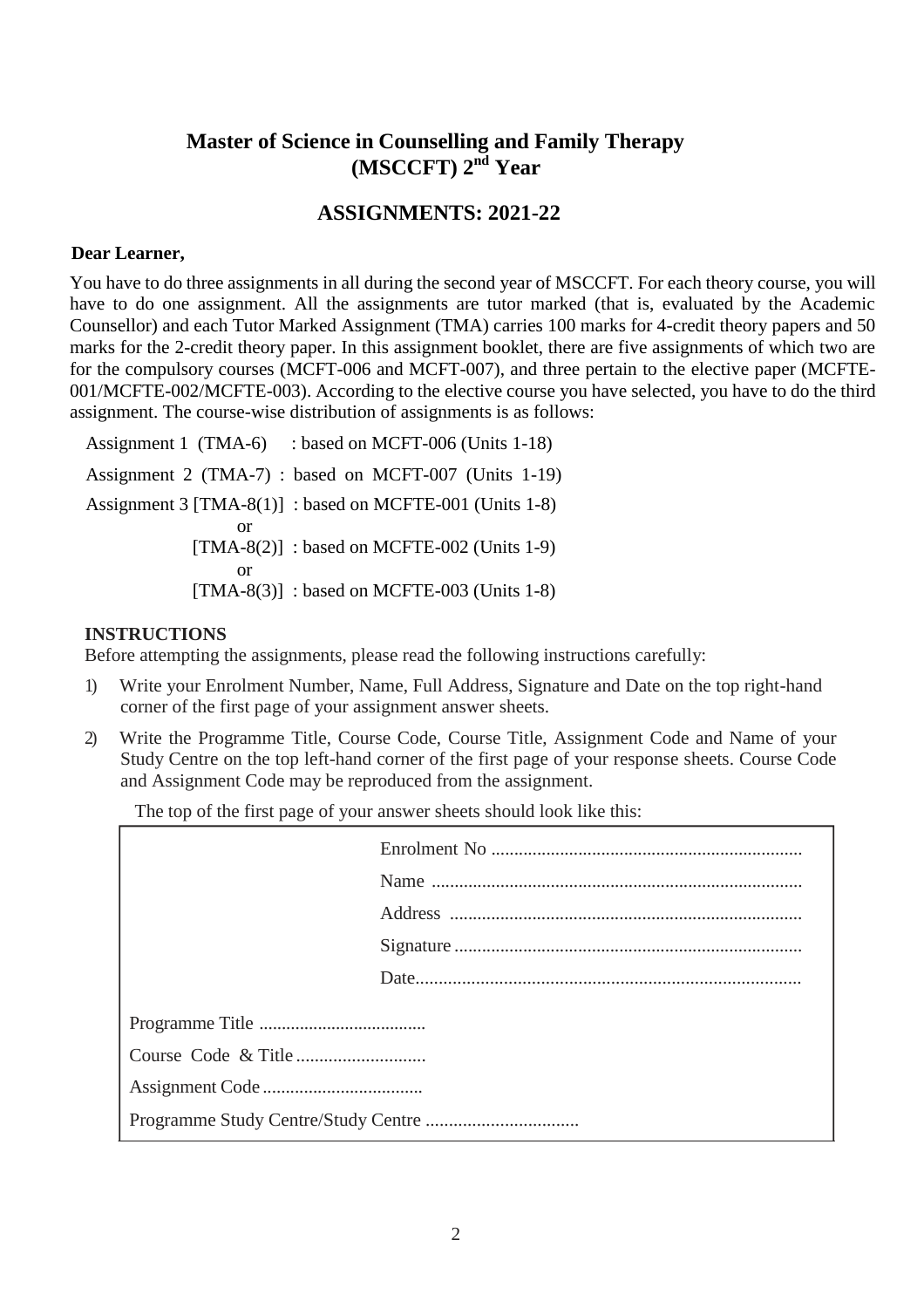- 3) Read the assignments carefully and follow the specific instructions, if any, given on the assignment itself about the subject matter or its presentation.
- 4) Go through the Units on which assignments are based. Make some points regarding the question and then rearrange those points in a logical order and draw up a rough outline of your answer. Make sure that the answer is logical and coherent, and has clear connections between sentences and paragraphs. The answer should be relevant to the question given in the assignment. Make sure that you have attempted all the main points of the question. Once you are satisfied with your answer, write down the final version neatly and underline the points you wish to emphasize.
- 5) Use only foolscap size paper for your response and tie all the pages carefully. Avoid using very thin paper. Allow a 4 cm margin on the left and at least 4 lines in between the answers. This may facilitate the evaluator to write useful comments in the margin at appropriate places.
- 6) *Write the responses in your own hand*. Do not print or type the answers. Do not copy your answers from the Units/Blocks sent to you by the University. If you copy, you will get zero marks for the respective question.
- 7) Do not copy from the response sheets of other students. If copying is noticed, the assignments of such students will be rejected.
- 8) Write each assignment separately. All the assignments should not be written in continuity. For each Course, use separate sheets or start on the next sheet.
- 9) Write the question number with each answer. All the questions in a particular section should be answered before attempting the next section.
- 10) The completed assignment should be sent to the Coordinator / Programme Incharge of the Study Centre/ Programme Study Centre allotted to you. Under any circumstances do not send the tutor marked response sheets to the Student Evaluation Division at Head Quarters for evaluation.
- 11) Please obtain a receipt from the study centre for the assignments submitted and retain it. Also keep a photocopy of the assignments with you.
- 12) In case you have requested for a change of Study Centre, you should submit your Tutor Marked Assignments only to the original Study Centre until the change of Study Centre is notified by the University.
- 13) If you find that there is any factual error in evaluation of your assignments e.g. any portion of assignment response has not been evaluated or total of score recorded on assignment response is incorrect, you should approach the Coordinator/ Programme Incharge of your study centre for correction and transmission of correct score to the Regional Centre & Headquarters.

Before submitting your assignment response, please make sure you have taken care of the following points:

- Your roll number, name and address have been written correctly.
- The title of the course and assignment number have been written clearly.
- $\equiv$  Each assignment has been written on separate sheets and pinned properly.
- All the questions in the assignments have been answered.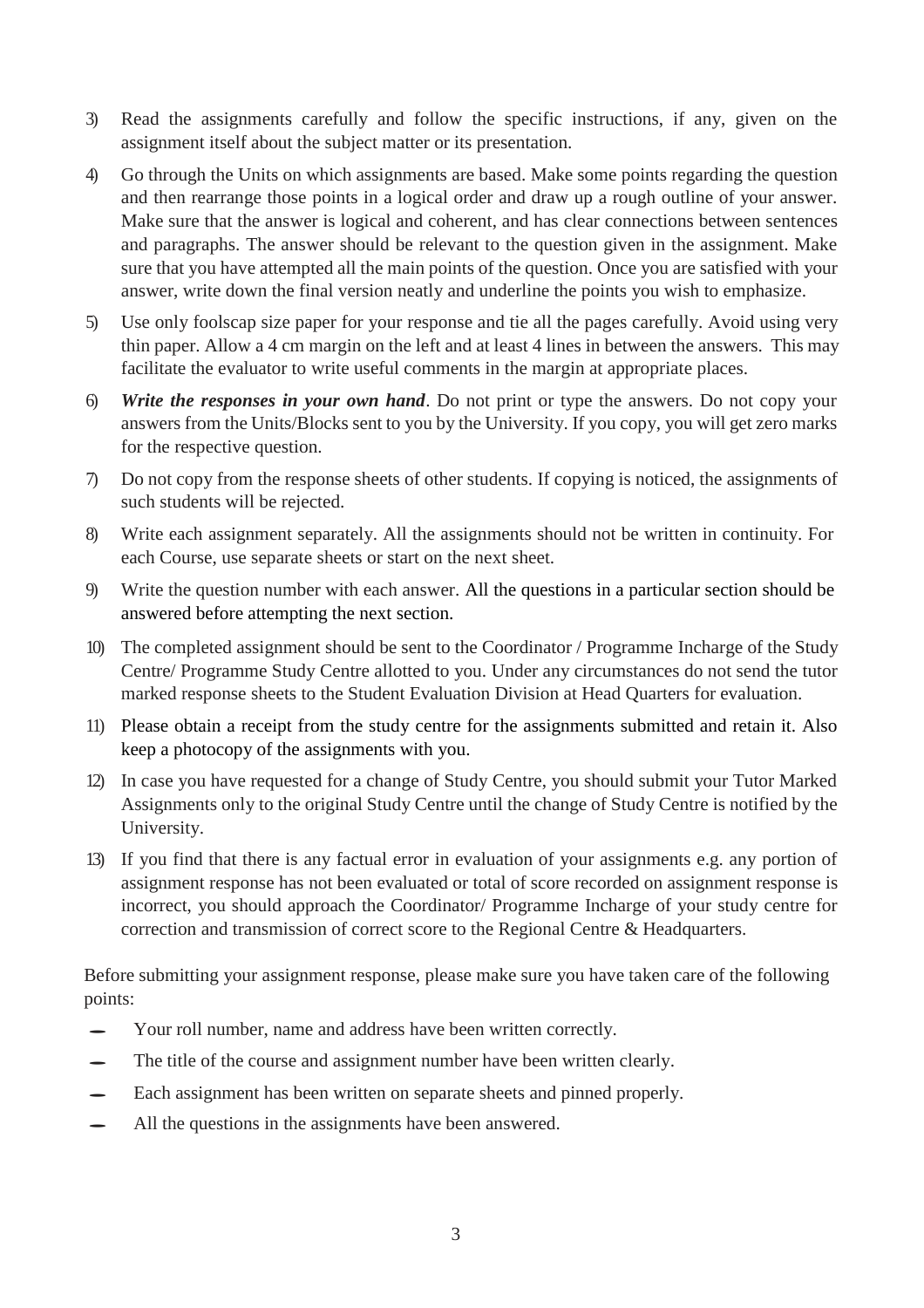### **SUBMISSION OF ASSIGNMENTS**

#### **Last date of submission for July 2021 Session: 31st March, 2022**

**You need to submit the assignments within the stipulated last date of submission, to be eligible to appear in the term-end examination of the respective courses.** Students must adhere to the last date of submission of assignments notified by the University for appearing in the term-end examination.

The last date of submission for all the assignments is mentioned above, but we advise you to do them one by one along with your study of the particular course and submit them at your study centre, so that you may get back the marks and comments of the counsellor with the evaluated assignment. With proper planning, you will be able to do all the assignments within the stipulated period. Please do not wait for the last date to submit all the assignments.

#### *WISH YOU ALL THE BEST!*

**Programme Coordinators (PGDCFT & MSCCFT)**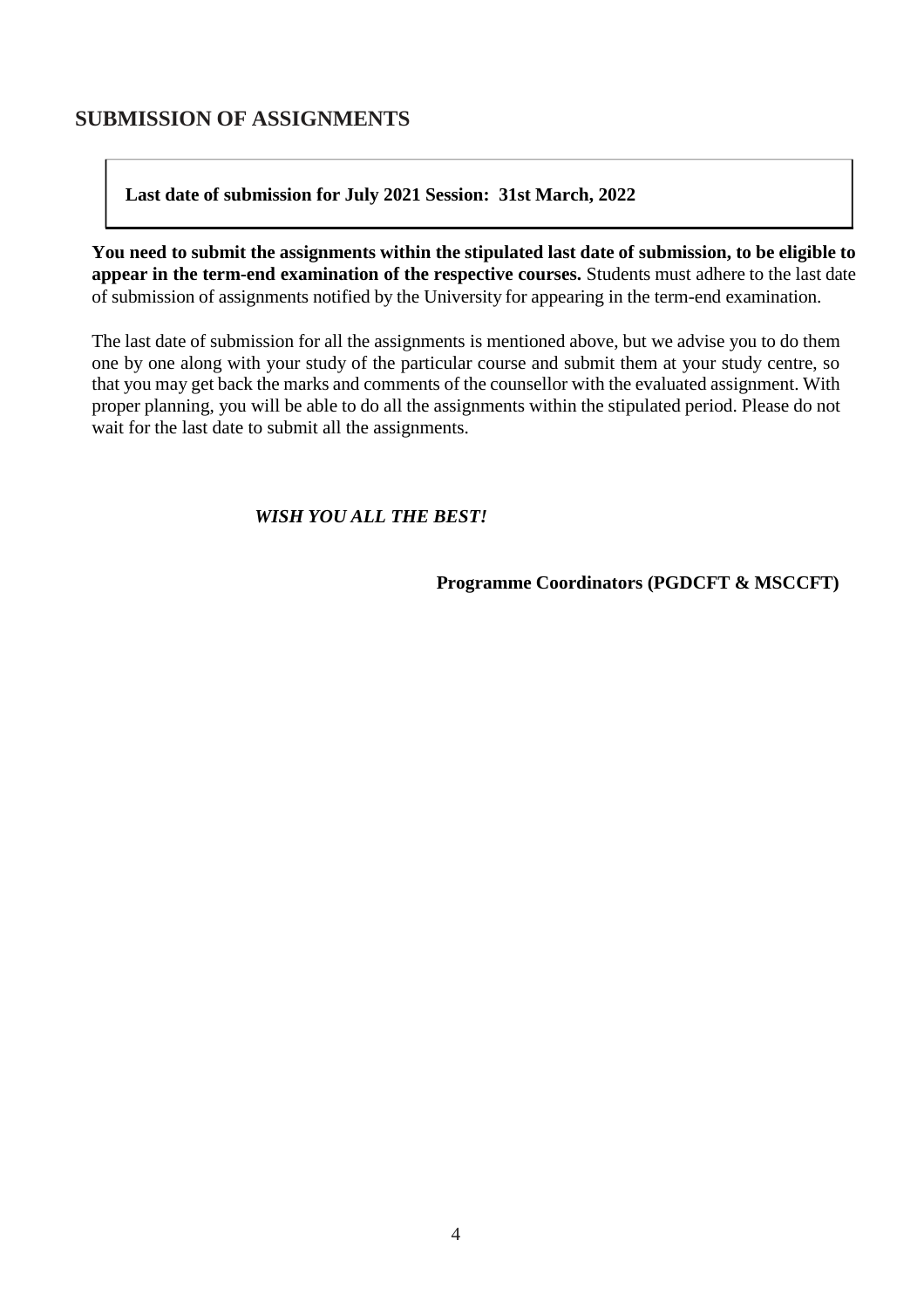## **ASSIGNMENT 1 TMA-6 Applied Social Psychology**

#### **Course Code: MCFT-006 Assignment Code: MCFT-006/TMA-6/ASST-6/2021-22 Maximum Marks: 100**

*Note:- (i) Answer all the questions in both sections.*

*(ii) Answers to questions of Section "A" should not exceed 300 words each.*

#### **Section A - Descriptive Questions**

#### **(106= 60 marks)**

| 1. | "Socialization is a deliberate, conscious process". Discuss this statement with examples. | (10) |
|----|-------------------------------------------------------------------------------------------|------|
| 2. | Explain basic factors which help in shaping personality.                                  | (10) |
| 3. | Give examples to explain the influence of culture on our understanding of self.           | (10) |
| 4. | With examples, describe different forms of conflict.                                      | (10) |
| 5. | Discuss common misconceptions and stereotypes about sexual identities.                    | (10) |
|    | 6. How will you describe an effective communicator?                                       | (10) |

#### **Section B - Short Answer/Objective Type Questions**

#### **(40 Marks)**

|  | Write short notes (in 150 words each) on the following: |  |  | $(5\times8=40$ marks) |
|--|---------------------------------------------------------|--|--|-----------------------|
|--|---------------------------------------------------------|--|--|-----------------------|

- i) Sublimation
- ii) Interpersonal relationships
- iii) Social intelligence
- iv) Anger management tips
- v) Cohesiveness
- vi) Bisexual
- vii) Readiness for marriage
- viii) Empathic listening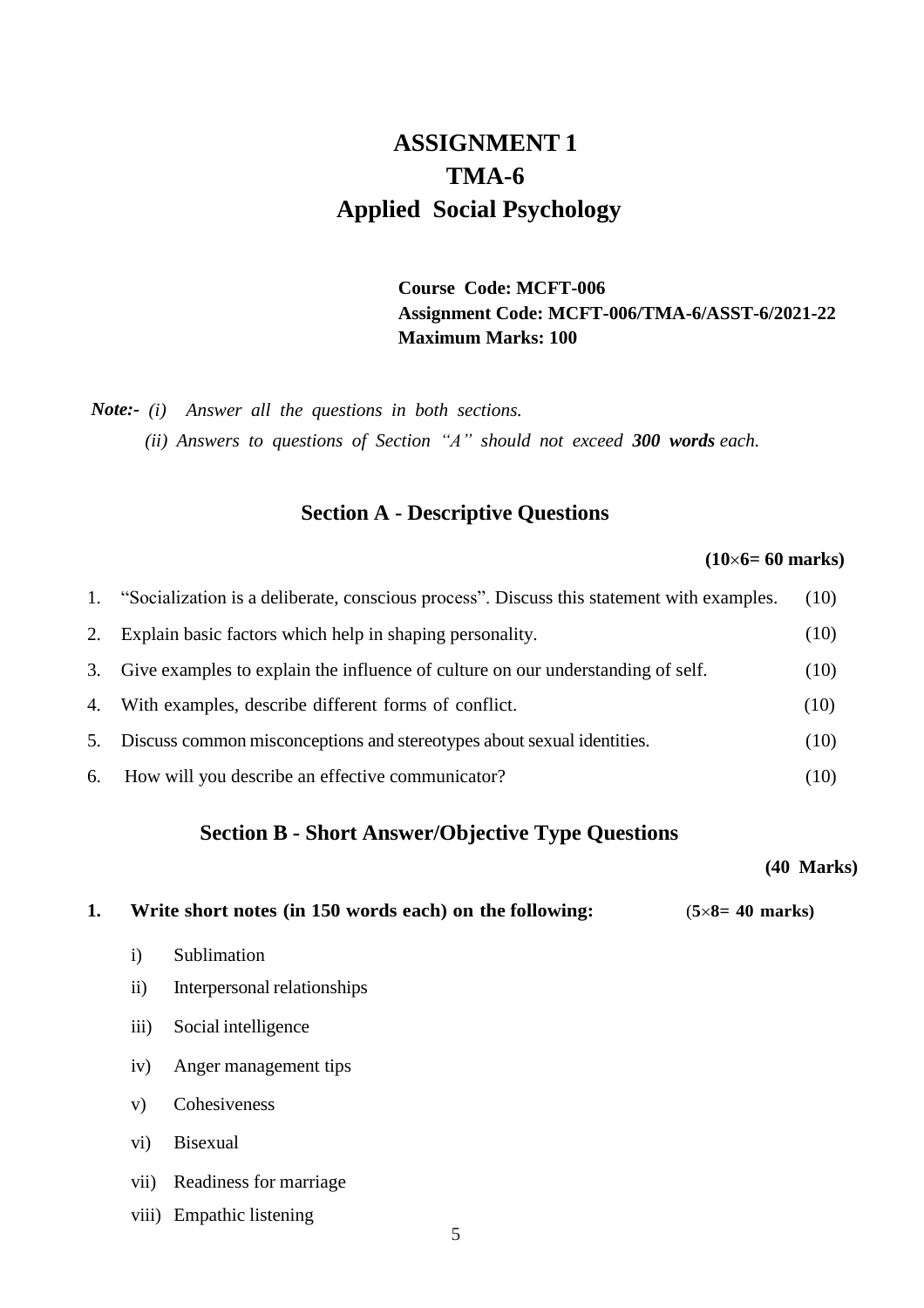## **ASSIGNMENT 2 TMA-7 Counselling and Family Therapy: Applications and Interventions**

**Course Code: MCFT-007 Assignment Code: MCFT-007/TMA-7/ASST-7/2021-22 Maximum Marks: 100**

*Note:- (i) Answer all the questions in both sections.*

*(ii) Answers to questions of Section "A" should not exceed 300 words each.*

#### **Section A - Descriptive Questions**

**(106= 60 marks)**

|    | Is long term counselling/therapy better than short term? Substantiate your answer with<br>(10)<br>examples. |      |
|----|-------------------------------------------------------------------------------------------------------------|------|
| 2. | Briefly explain play therapy.                                                                               | (10) |
| 3. | What are common areas of conflict for young couples in the Indian context?                                  | (10) |
| 4. | Differentiate between types of stresses.                                                                    | (10) |
| 5. | How can the mental health problems in old age be addressed effectively?                                     | (10) |
| 6. | Discuss analytically the critique of child therapies.                                                       | (10) |

### **Section B - Short Answer / Objective Type Questions**

#### **(40 marks)**

1. **Write** short notes (in 150 words each) on the following:  $(5 \times 8 = 40 \text{ marks})$ 

- i) PTSD
- ii) Sexual harassment
- iii) Couple conflict
- iv) Parentified child
- v) Kubler-Ross' stages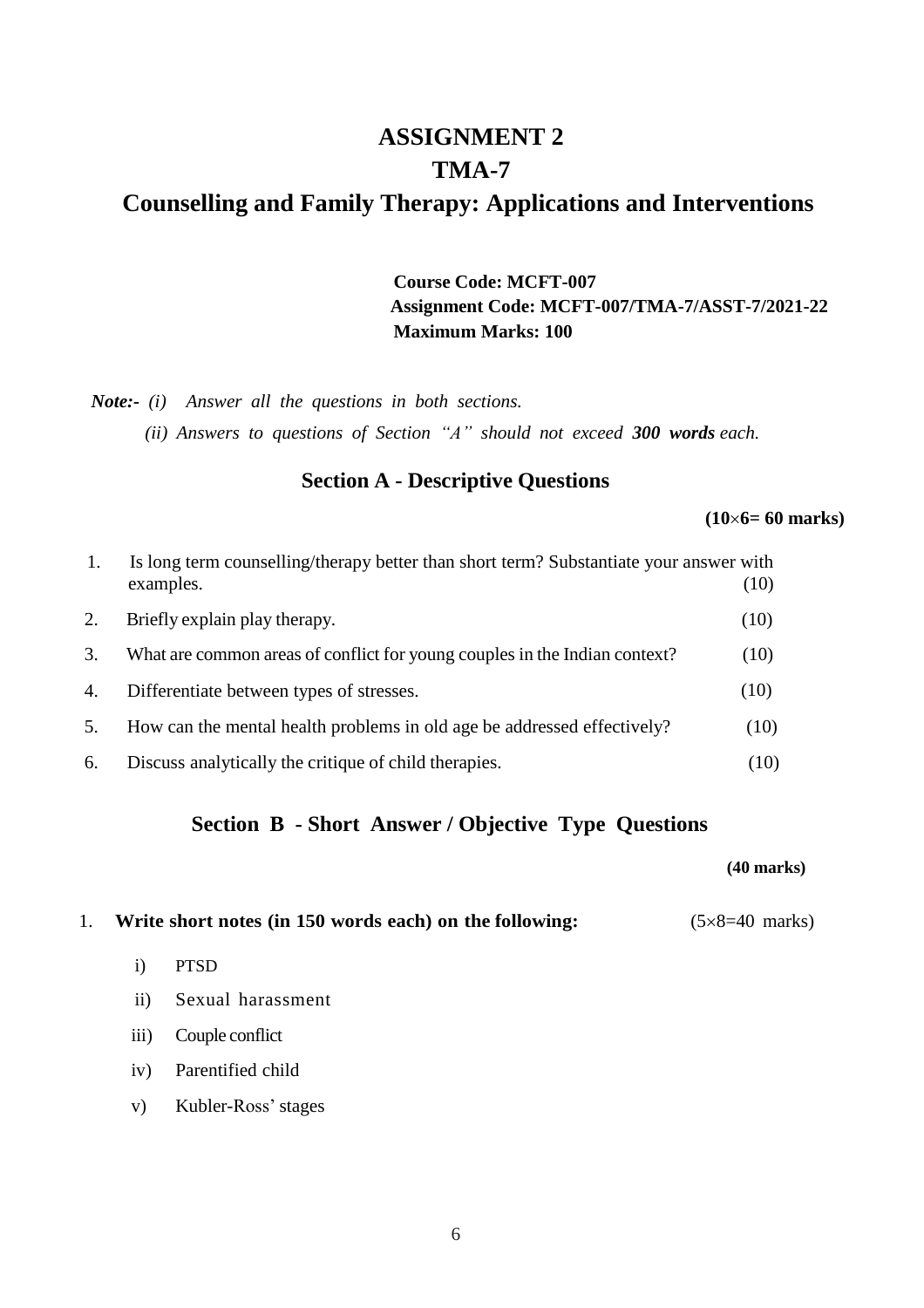- vi) Crisis counselling
- vii) Disaster risk management
- viii) Vulnerability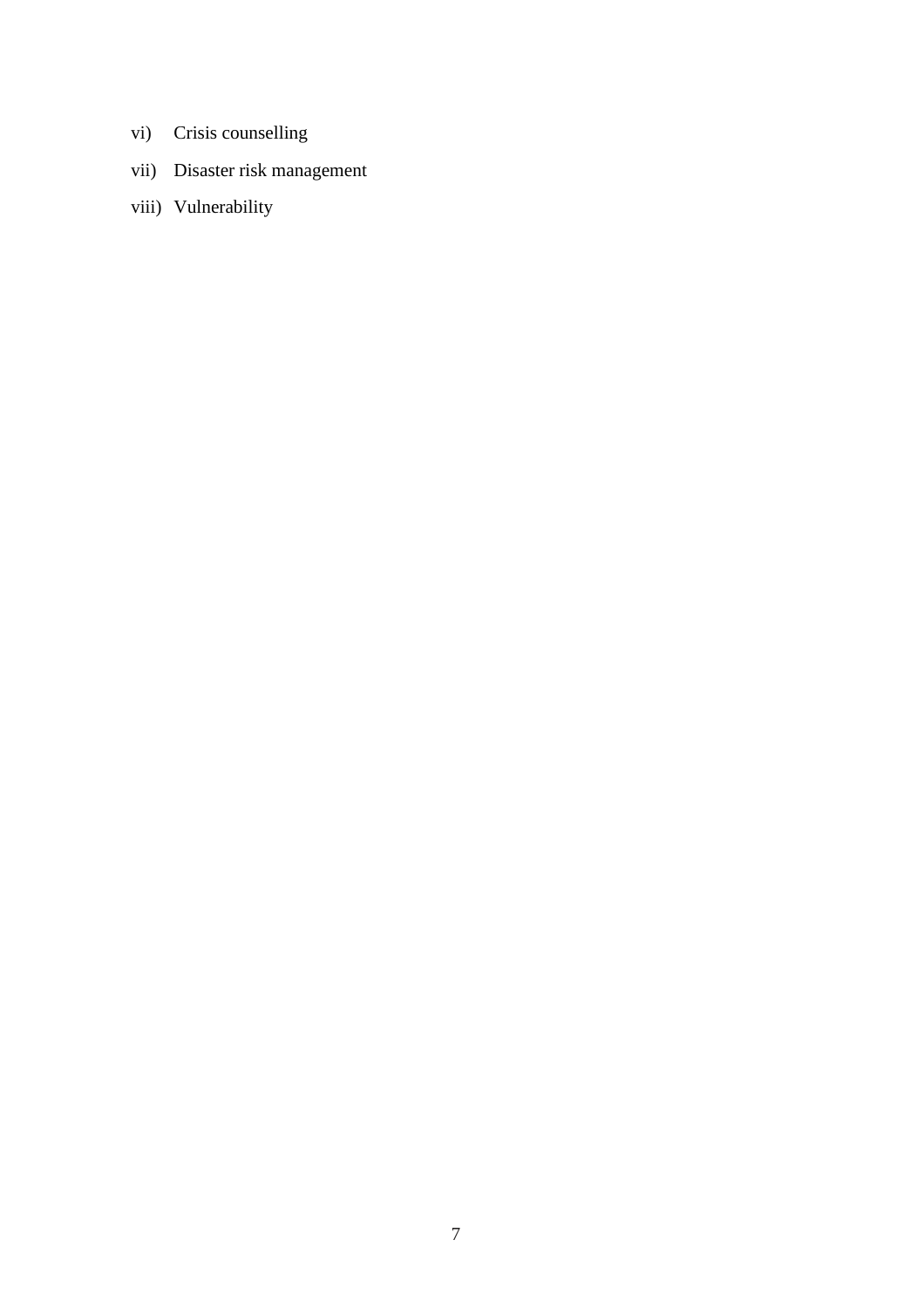## **ASSIGNMENT 3 TMA-8(1)**

## **Marital and Family Therapy and Counselling**

#### **Course Code: MCFTE-001 Assignment Code: MCFTE-001/TMA-8(1)/ASST-8(1)/2021-22 Maximum Marks: 50**

*Note : (i) Answer all the questions in both sections.*

*(ii) Answers to questions of Section "A" should not exceed 300 words each.*

### **Section A - Descriptive Questions**

**(103=30 marks)**

|    | What is the purpose of an interview in the context of family therapy? | (10) |
|----|-----------------------------------------------------------------------|------|
|    | What is the consequence of not maintaining neutrality?                | (10) |
| 3. | Discuss RISSSC.                                                       | (10) |

#### **Section B - Short Answer/Objective Type Questions**

|  |  |  | 1. Write short notes (in 100-150 words each) on the following: | $(5x4=20 \text{ marks})$ |
|--|--|--|----------------------------------------------------------------|--------------------------|
|--|--|--|----------------------------------------------------------------|--------------------------|

- i) Conceptual skills
- ii) Genogram
- iii) Sensate focus
- iv) Anxious attachment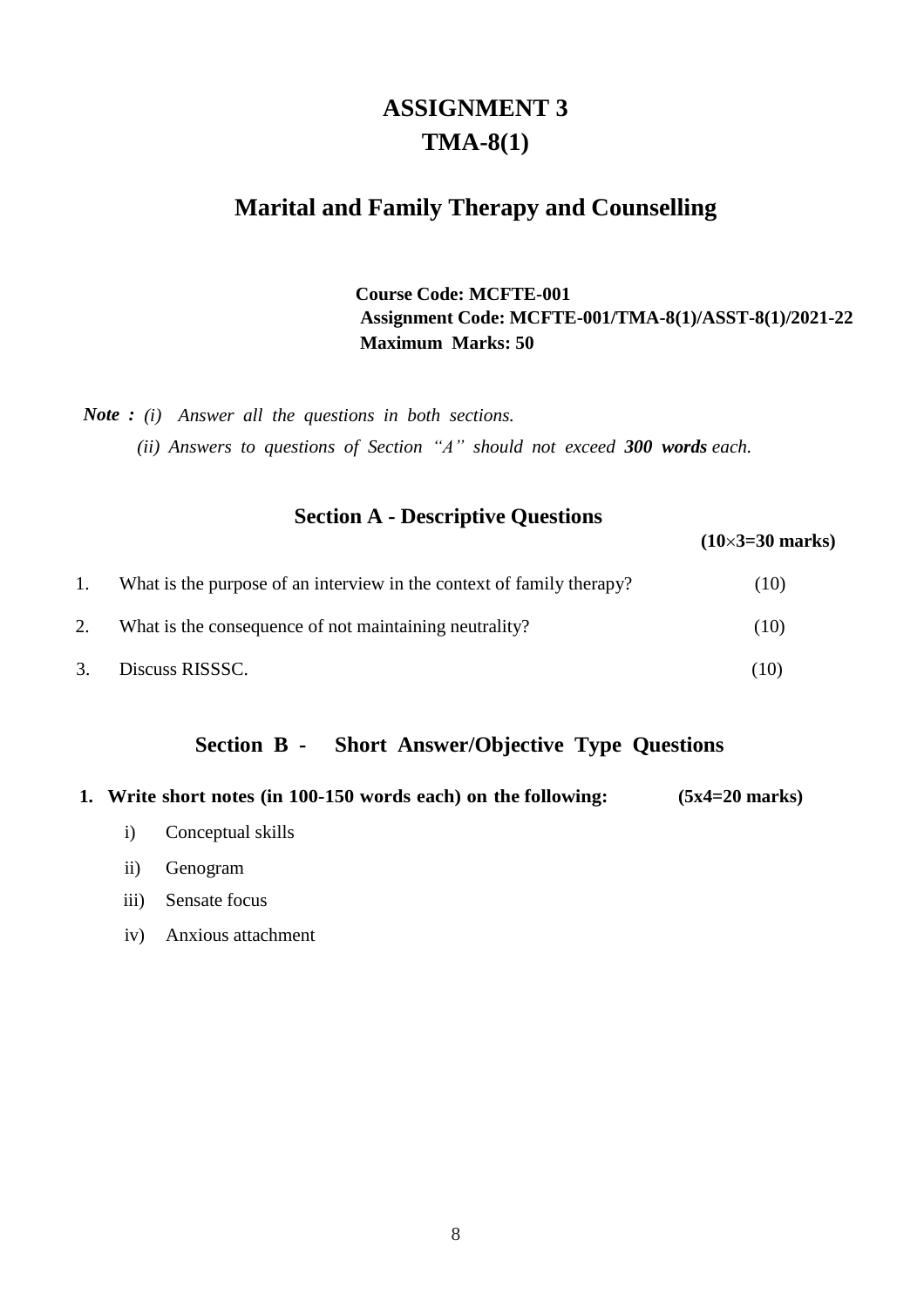## **ASSIGNMENT 3 TMA-8(2)**

### **Child and Adolescent Counselling and Family Therapy**

**Course Code: MCFTE-002 Assignment Code: MCFTE-002/TMA-8(2)/ASST-8(2)/2021-22 Maximum Marks: 50**

*Note: (i) Answer all the questions in both sections. (ii) Answers to questions of Section "A" should not exceed 300 words each.*

| <b>Section A -</b> | <b>Descriptive Questions</b> |                        |
|--------------------|------------------------------|------------------------|
|                    |                              | $(10\times3=30$ marks) |

| 1. | Highlight five points which make family a premier social system. | (10) |
|----|------------------------------------------------------------------|------|
|    | Discuss role of internet in child's development.                 | (10) |
|    | What are the different types of core life skills?                | (10) |

### **Section B - Short Answer/Objective Type Questions**

#### **1. Write short notes (in 100-150 words each) on the following:**

**(5x4= 20 marks)**

- i) Cooperative learning
- ii) Body image concerns
- iii) Thinking skills
- iv) Problem solving